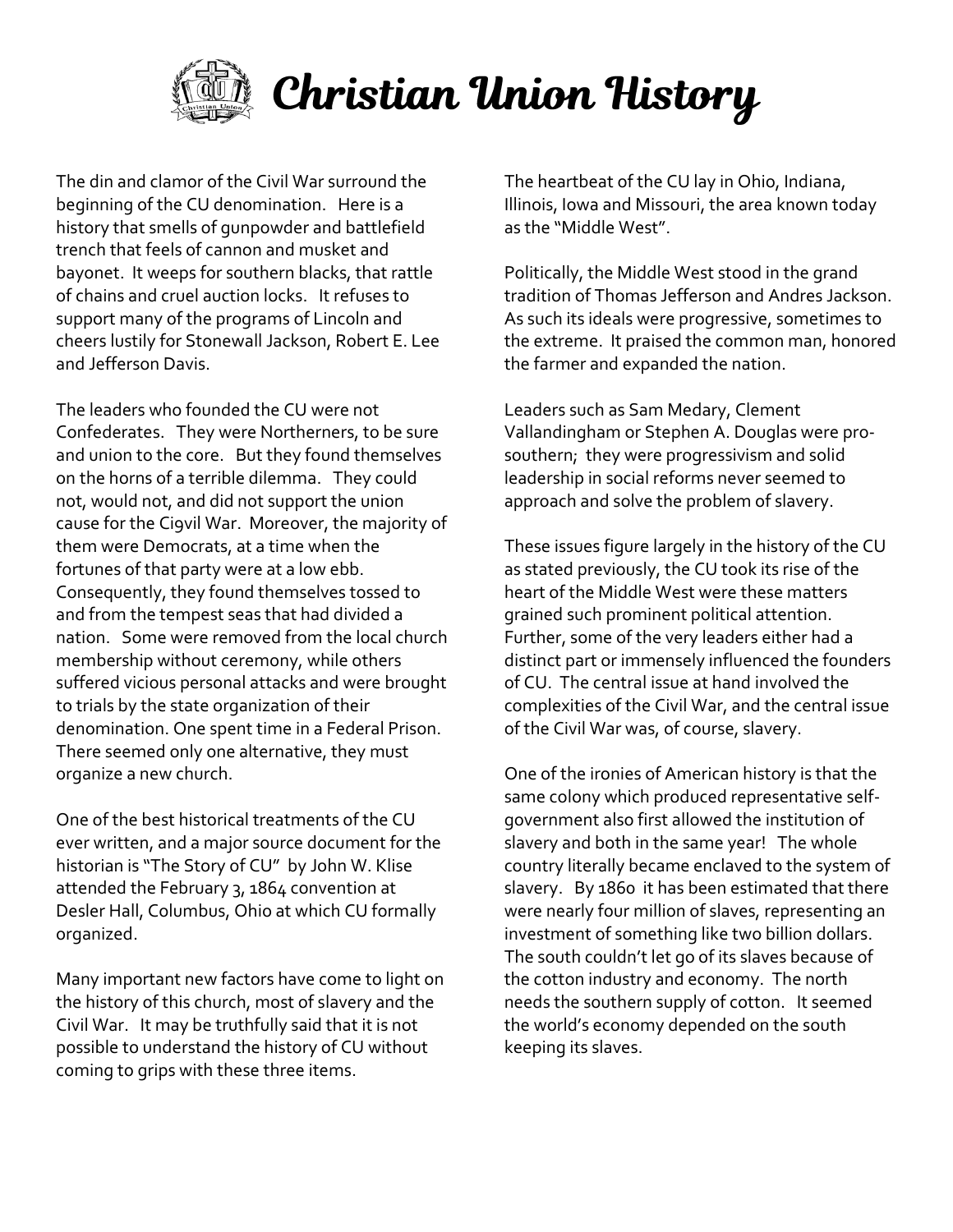While the economic and political tensions over slavery were immense the moral and religious issues eventually turned the tide against the south. The American churches simply came to the point where they could tolerate this evil no longer. Slavery not only divided the nation, it divided churches as well.

The smoldering embers burst into full flame during the General Council held in Cincinnati, Ohio in 1836. By this time the national movement for the abolition of slavery had gained wide support through such leaders as William Lloyd Garrison, Arthur Tappan, Theordore Weld, Charles G. Finney and Asa Mahan, Garrison became famous overnight for his statements in the very first issue of his public liberator and journal of the times. He wrote: "I will be harsh as truth, and as uncompromising as justice on this subject (of slavery). I do not wish to think or speak or write, with moderation, I am in earnest. I will not equivocate, I will not retreat a single inch, and I will be heard.

He was, and only too well. But his pointed and caustic remarks hurt the cause of abolitionism in many ways. The 1836 conference knew these things, and had no heart for the rising movement to destroy slavery. So when two delegates, now to be abolitionist Methodist into a new Methodist church called the Wesleyan Methodist Connection, today known as the Wesleyan Church.

The Baptist divided in 1845, the Presbyterians in 1861 and the Lutherans, Episcopal and Roman Catholic churches after the actual creation of two separate nations.

Henry Clay wrote, "I will not say that it would necessarily produce dissolution of the political union of these states, but the example would be brought with imminent danger.

From out of the Middle West came a dark-horse presidential candidate named Abraham Lincoln. South Carolina threatened to secede from the Union if Lincoln made it to the White House. When the returns came in, Lincoln had defeated his nearest contender, Stephen A. Douglas, by a

majority of over a half million votes. The South Carolina legislature called a special session in December, 1860, and voted unanimously to secede from the Union. Within six weeks, six other states had joined South Carolina, and when the secessionist Exodus" was over, eleven southern states had left the union and formed the confederate states of America. After barely a year had passed the guns fixed on Fort Sumter, and the Civil War had begun.

All these developments played a large part in founding of the Christian Union and constituted the major cause for the rise of a new political movement on the American scene. As abolitionism gained momentum in the north, reaction to it also gained force until both almost became hysterical in their fight against each other. The movement against abolitionism while called many names, was generally referred to as copperheadism and ultimately found its greatest expression through the ranks of the Republican Party. The scene was set for a tremendous political, emotional and spiritual struggle, and it was not long in coming.

The situation in the churches did not help matters any, and especially was this true with the Methodist Episcopal Church. More and more of that denomination became abolitionist in its stance, until by the time of the Civil War one of its most influential periodicals, the Western Christian Advocate with headquarters in Cincinnati, Ohio could be called a "Union Party Organization". Actual persecution broke out in Missouri, and one presiding elder carried two revolvers. Down in Kentucky, a patriotic Methodist Pastor preached a sermon in which he said that Dais and Beauregard should be hanged on Mason and Dixon Line, and that they should hang there until the rope rots and their dismembered bones fall so deep that God almighty could not find them on the Resurrection day! A Methodist preacher in Atchison, Kansas refused to sign a document containing pro-slavery elements, so the good folks of the town placed him adrift on the Missouri River with warning to never return. When he did come back on business the next spring, he was seized by a mob, tarred and feathered, and sent out of town. A Methodist